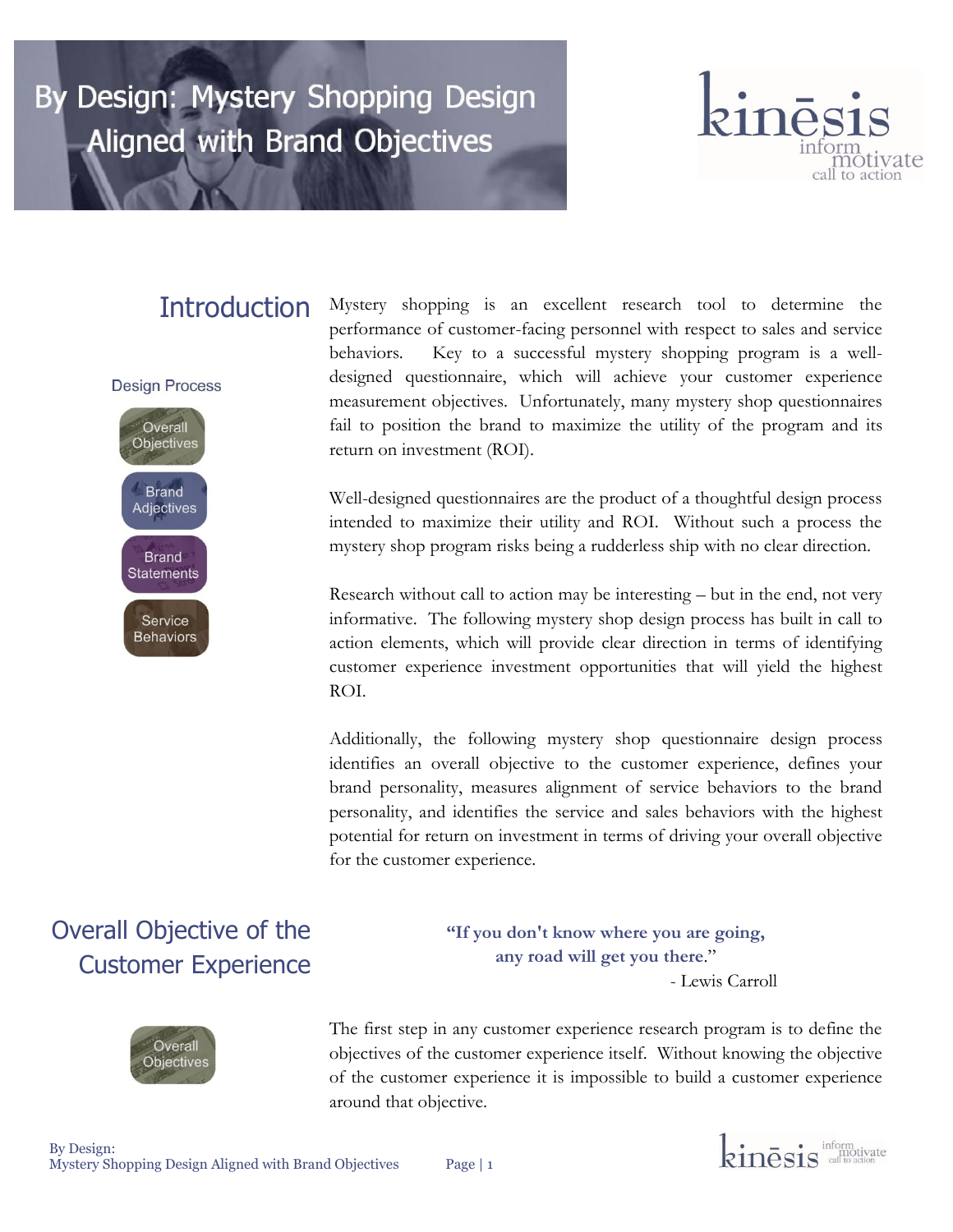### Consider the following proposition:

*"Every time a customer interacts with a brand, the customer learns something about the brand, and based on what they learn, adjust their behavior in either profitable or unprofitable ways."*

| <b>Positive</b>       | <b>Negative</b>      |
|-----------------------|----------------------|
| <b>Buy More</b>       | <b>Buy Less</b>      |
| <b>Complain Less</b>  | <b>Complain More</b> |
| Positive Word of      | Negative Word        |
| Mouth                 | of Mouth             |
| <b>Less Expensive</b> | Expensive            |
| Channels              | <b>Channels</b>      |
| Loyalty               | Less Loyal           |

These behavioral changes could be positive or negative. For example, customers may buy more, complain less, give positive word of mouth, use less expensive delivery channels, or be loyal customers; or they may purchase less, complain more, spread negative word of mouth, use expensive delivery channels, or be less loyal.

This proposition is powerful. It is the key to managing the customer experience in way that will achieve your overall customer experience objectives. It is the key to a profitable customer experience. It gives customer experience managers a clear objective, defining what you want the customer to learn from, and react to, the customer experience. Ultimately, this proposition serves as a guidepost for every aspect of managing the customer experience – including customer experience measurement.

Defining the overall objective of the customer experience is a fairly simple process. Again, considering the above proposition that customers learn and adjust behavior in profitable or unprofitable ways as a result of the customer experience, ask yourself:

- What is the overall objective of the customer experience?
- How do you want the customer to feel as a result of the experience?
- How do you want the customer to act as a result of the experience?

### For example:

- Do you want the customer to have increased purchase intent?
- Do you want the customer to have increased return intent?
- Do you want the customer to have increased loyalty?

The answers to the above questions will serve as guideposts to designing the customer experience, designing an experience which will achieve your customer experience objectives. Again, if you don't know where you are going, any road will get you there.

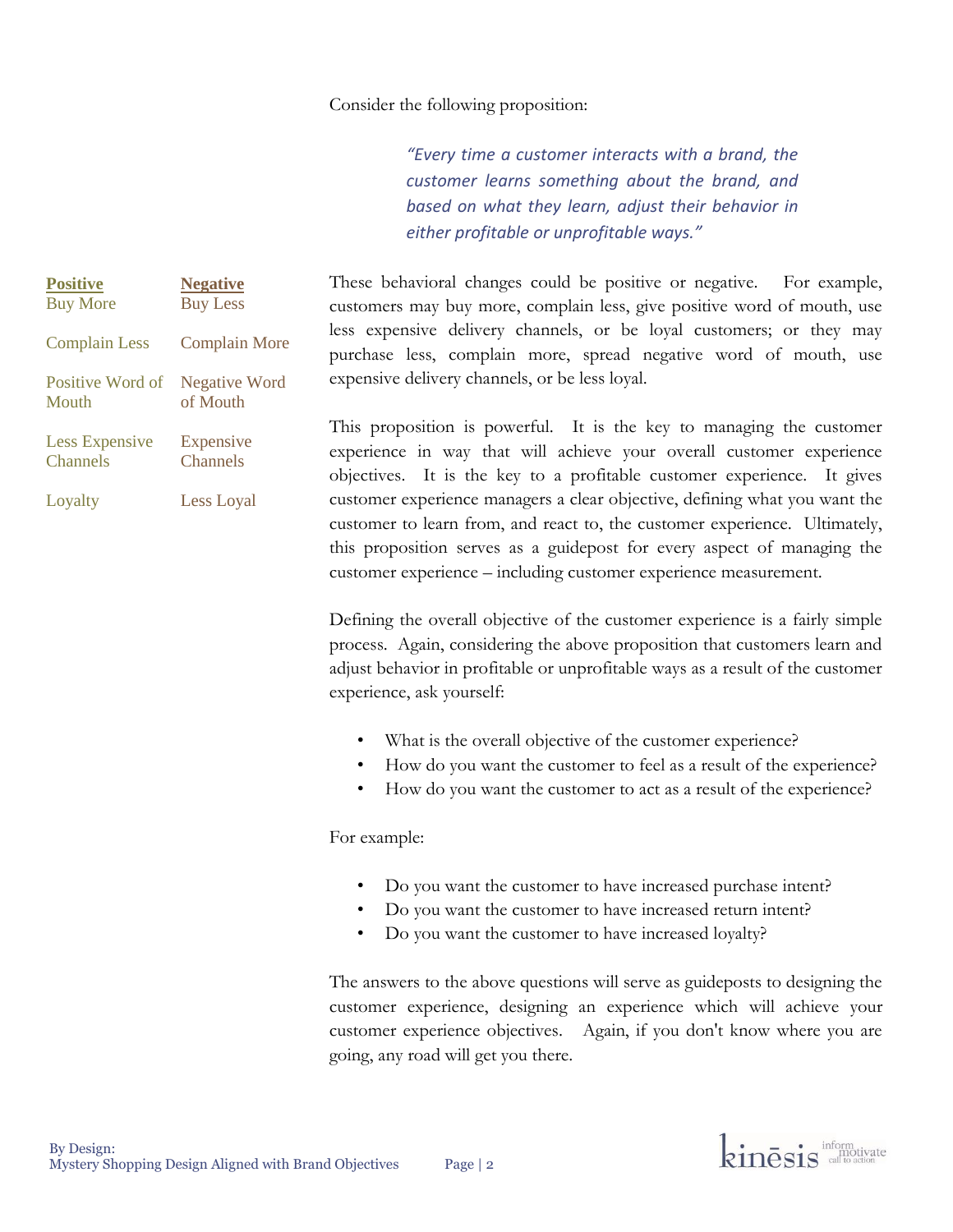We call this Key Driver Analysis, an analytical technique to identify which behaviors are key drivers of your overall customer experience objective.

They serve as the basis for evaluating every aspect of the customer experience – aligning training, monitoring, incentives and rewards in a coordinated effort to achieve your overall objective.

In terms of monitoring the customer experience, the answer to these questions will become the dependent variable in analyzing your customer experience research. Or to put it another way, the variable that is influenced by the specific service attributes of the customer experience. Kinēsis endeavors to understand the relationship of these service attributes to the overall customer experience objective. We call this Key Driver Analysis, an analytical technique to identify which behaviors are key drivers of your overall customer experience objective.

### **An Example:**

To illustrate this, consider the following example: Assume you define the overall objective of the customer experience is increased purchase intent. As part of a mystery shop program to measure and motivate sales and service behaviors, include a question to capture purchase intent…a question like, "Had this been an actual visit, how did the experience during this shop influence your intention to initiate or maintain a relationship with the brand?" This is the dependent variable – the variable used to compare the mystery shop behaviors and attributes to determine the strength of their relationship to purchase intent.

# **Personality**

Definition of Brand Brands have personality. Brand personality is how the brand is perceived - a set of characteristics which define the positioning, products, price and the mix of service attributes offered by the brand.

### **Ask yourself, how would we describe our brand?**

I'm frequently surprised how often new clients of Kinēsis cannot answer this question. It should be a simple question, easily answered by any customer experience manager. Even those managers who have a defined set of brand attributes do not know the extent to which their desired branch personality is aligned with the brand personality objective. Managers need to take a dispassionate cold hard look in the mirror with respect to how they are perceived by their customers, and determine if this perception is aligned with brand personality objectives.

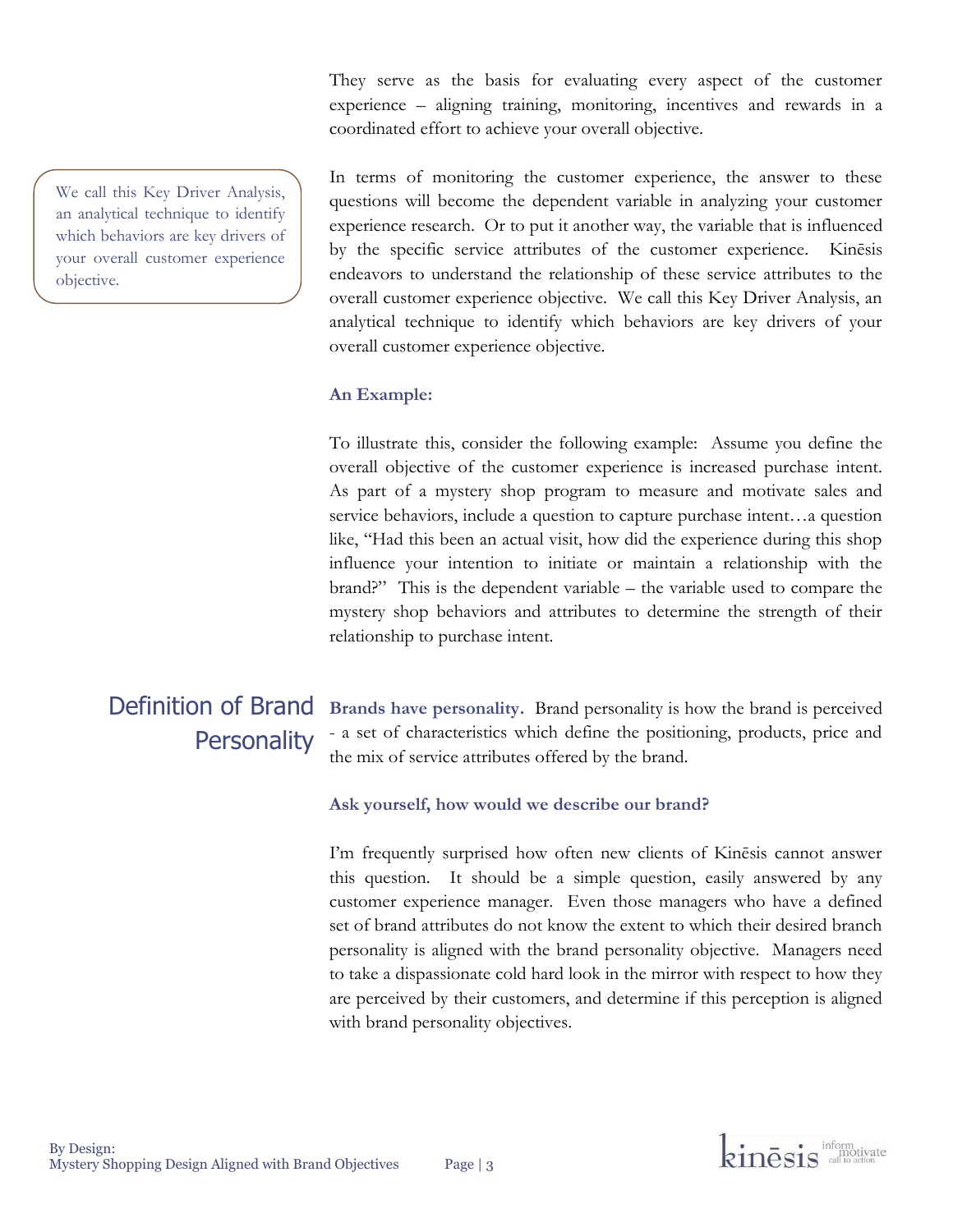Kinēsis has had success helping clients define their brand objectives using one-word descriptions of the customer experience, as well as, drafting a series of statements about the brand objective.

Adjectives: Using adjectives to describe your brand is a simple and elegant means of defining how you want the brand perceived. This approach lends itself to measuring alignment to customer perceptions with ease.

> **Definition is simple.** Ask yourself, what five or six adjectives would we use to describe our brand? How would we want customers to describe our brand?

> For example, let's assume you want your brand to be defined by the following six attributes:

- Professional
- Informative
- Knowledgeable
- Helpful
- **Friendly**
- **Efficient**

**Measurement is simple.** To measure alignment of the customer experience to your brand objectives, simply ask mystery shoppers if they would describe the brand in terms of each of the above adjectives.

The extent to which they agree with your list of brand adjectives becomes a measure of the customer experience's alignment to the brand.

The next step in defining the brand is defining it in terms of customer experience brand personalities. Brand Statements:

> As with the adjectives above, ask yourself how do we want customers to describe us?

For example, you may define your brand image as the following:

- We are dependable.
- We are accurate.
- We provide prompt service.
- We are willing to help customers.
- We have our customers' best interests in mind.



**Brand Statements** 

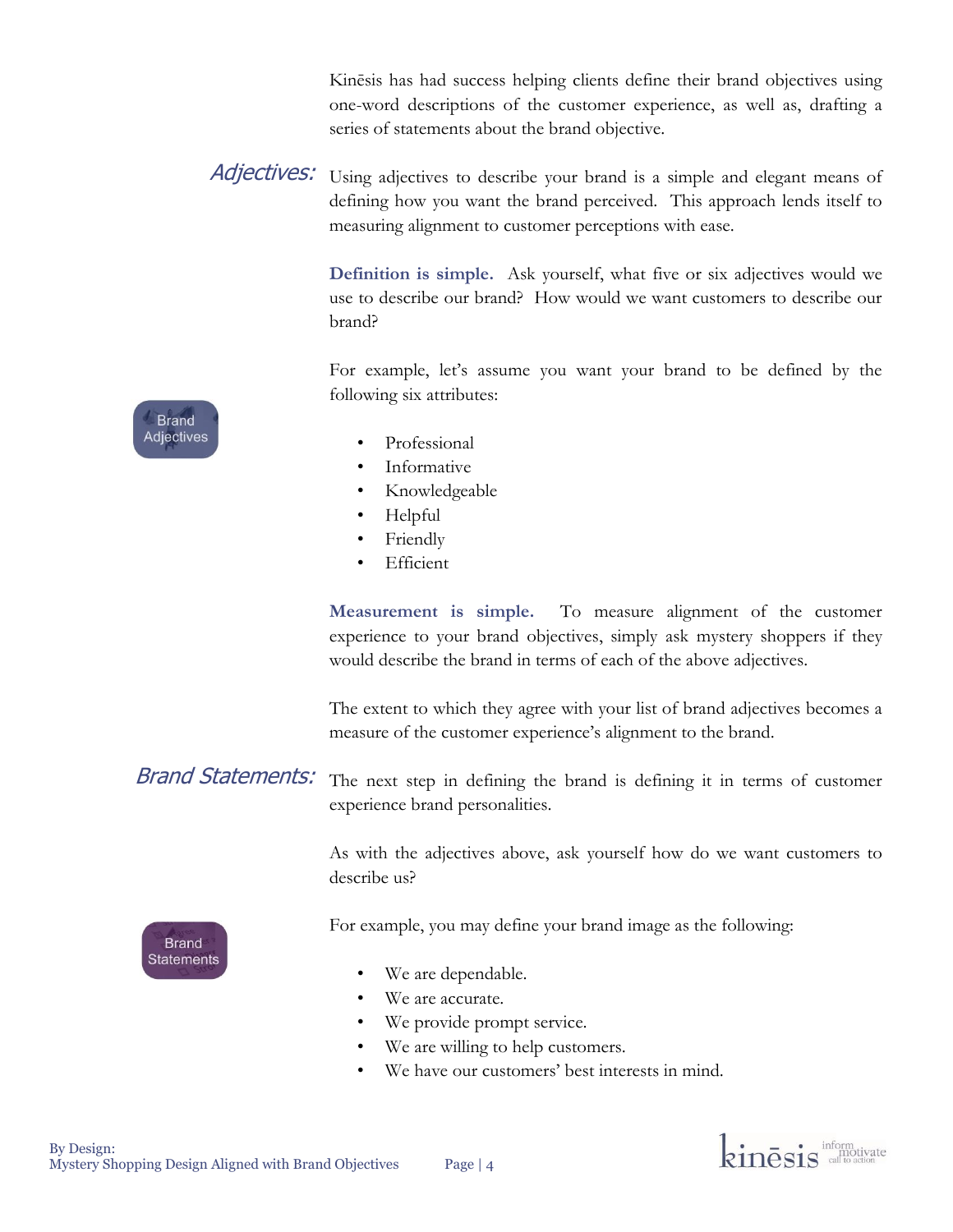Again, as with the adjectives, measurement is simple. Simply ask mystery shoppers their agreement with each of the above statements.

The purpose of defining the brand is two-fold. First, to determine the extent to which mystery shoppers feel the experience aligned with the desired brand personality. Second, and perhaps more importantly, identify specific service attributes or behaviors in which investments in improvement will have the highest potential for return on investment in terms to aligning the customer experience to the desired brand personality.

The only requirement is these behaviors should be objective and empirical.



Behaviors Once the brand personality has been defined, it is time to consider your behavioral requirements of employees during customer interactions. Come up with a list of behaviors you expect from your customer-facing employees. The only requirement is these behaviors should be objective and empirical.

Ask yourself:

### **General Questions**

- When greeting a customer, what specific behaviors do you expect?
- When meeting with customers after the greeting, what specific behaviors do you expect from staff?
- At the conclusion of the interaction, how do you want the representative to conclude the conversation or say goodbye?
- Are there specific follow-up behaviors that you expect, such as getting contact information, suggesting another appointment, offering to call the customer?
- What other specific behaviors do you expect from staff?

### **For Sales Interactions**

- What needs identification or probing of needs behaviors to you expect? What profiling questions are expected as part of the interaction?
- What behaviors to you expect from employees in terms of demonstrating or recommending a solution (product or service) and explaining its benefits?
- What closing behaviors to you expect? How should employees ask for the business?

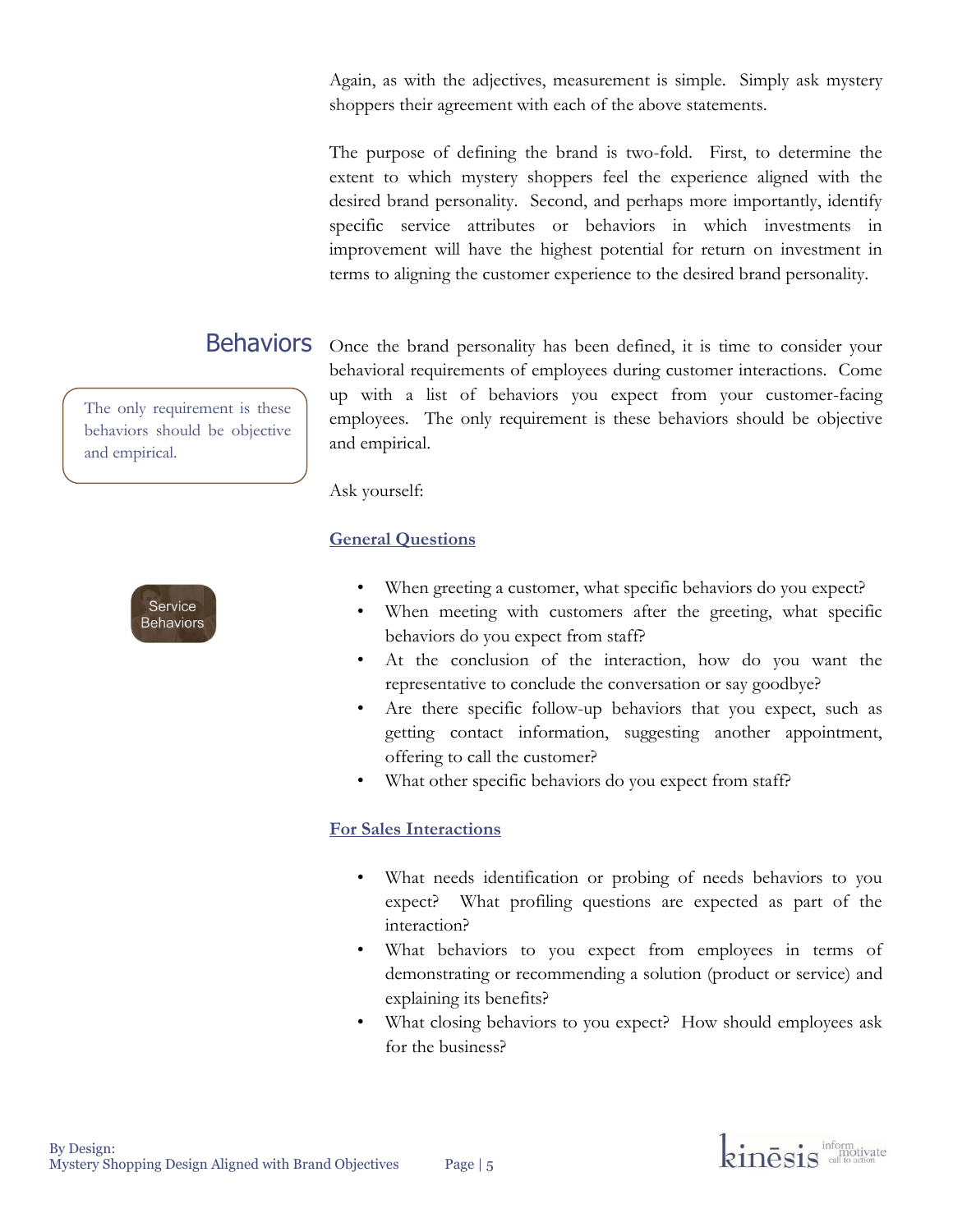### **For Telephone Interactions**

- What specific greeting/answering behaviors do you expect from employees who answer the phone?
- Is there a specific number of rings in which you expect the call to be answered?
- What specific hold/transfer procedures do you expect (for example asking to be placed on hold, informing customer of the destination of the transfer)?
- During the call, after the greeting, what specific behaviors do you expect from staff?
- At the conclusion of the presentation, how do you want the representative to conclude the conversation or say goodbye?
- What other specific behaviors do you expect from phone representatives?

As a final note, ask yourself, how much variation do you expect in the customer experience? How consistent is it? The answer to this question will guide decisions of sample size, as consistent experiences require fewer shops to accurately measure, while experiences with a wide spectrum of variation require more shops to accurately measure.

Now that we've done the foundational homework to consider overall customer experience objectives, brand definition, and identification of behavioral expectations, we can put it all together into a mystery shop questionnaire.

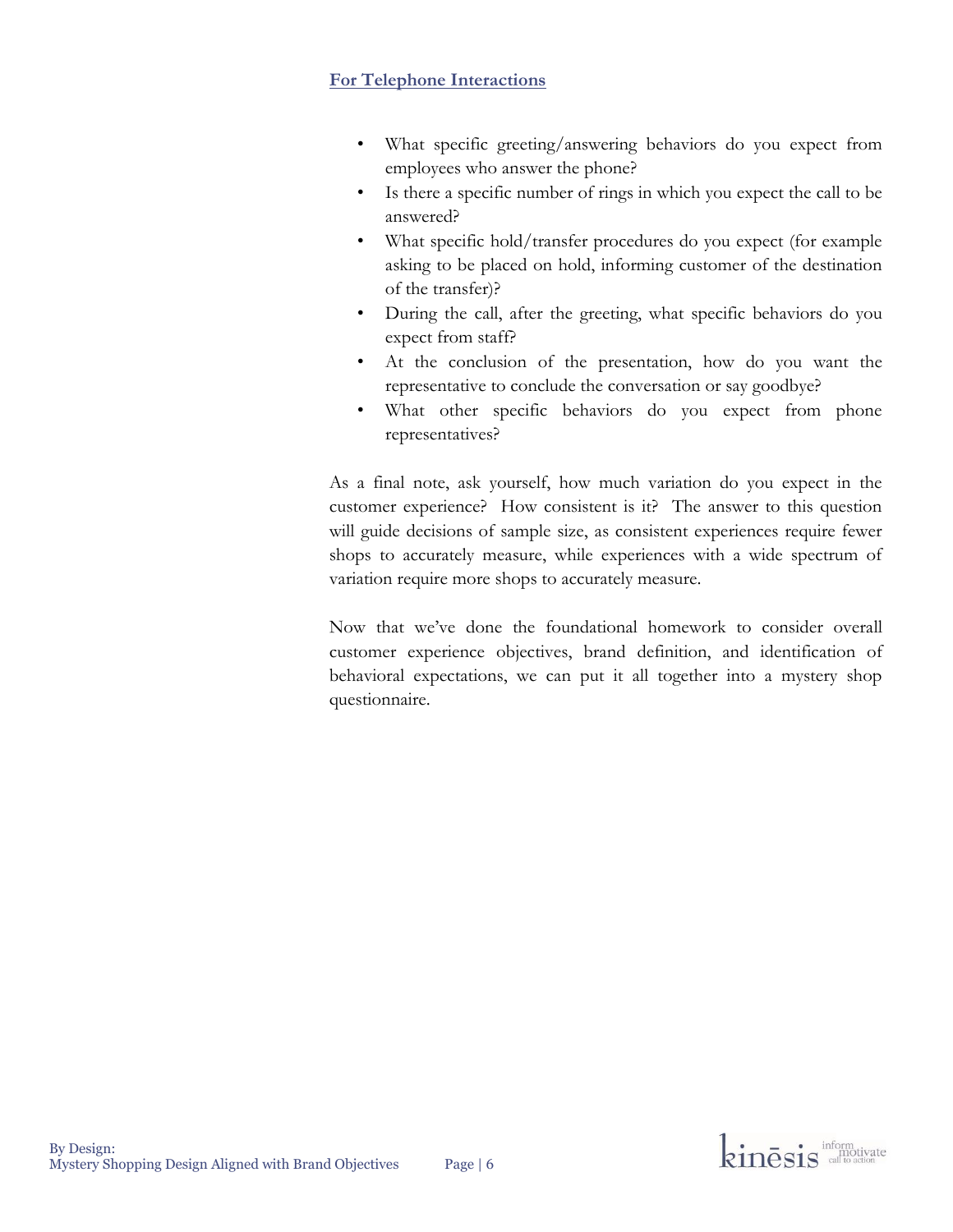## Putting it All Together

Agreement Adjectives:



With a defined overall objective, and brand personality (defined by adjectives and statements), as well as identification of expected sales and service behaviors, all the elements are in place to construct a questionnaire. From this point, questionnaire construction is simple – we've already done all the homework. As illustrated below, all that is needed is a little reorganization and question construction:

First, take the adjectives you've identified as descriptions of your desired brand personality, present them to mystery shoppers in a list identified during brand definition and ask them which one of these adjectives they would use to describe the experience. The results of which determine the extent to which the customer experience observed during the shop reflects the desired brand personality. We prefer to place these adjectives first in the questionnaire to avoid any potential for bias as a result of completing the balance of the questionnaire. We want to get this measure as fresh in the shopper's mind before they invest a significant amount of attention to completing the rest of the questionnaire.

We like to program randomization into the online data collection platform so adjectives are presented to the shoppers in random order. This eliminates any order bias, where certain adjectives are selected because of the order in which they are presented.

Additionally, depending on the nature of your adjective list, we like to include a few antonyms to test if any shops significantly fail measuring up to the brand personality. Applying this technique to the list of adjectives identified above:

- Professional
- Informative
- Knowledgeable
- Helpful
- **Friendly**
- Efficient

We may add two antonyms:

- Rushed
- **Mechanical**

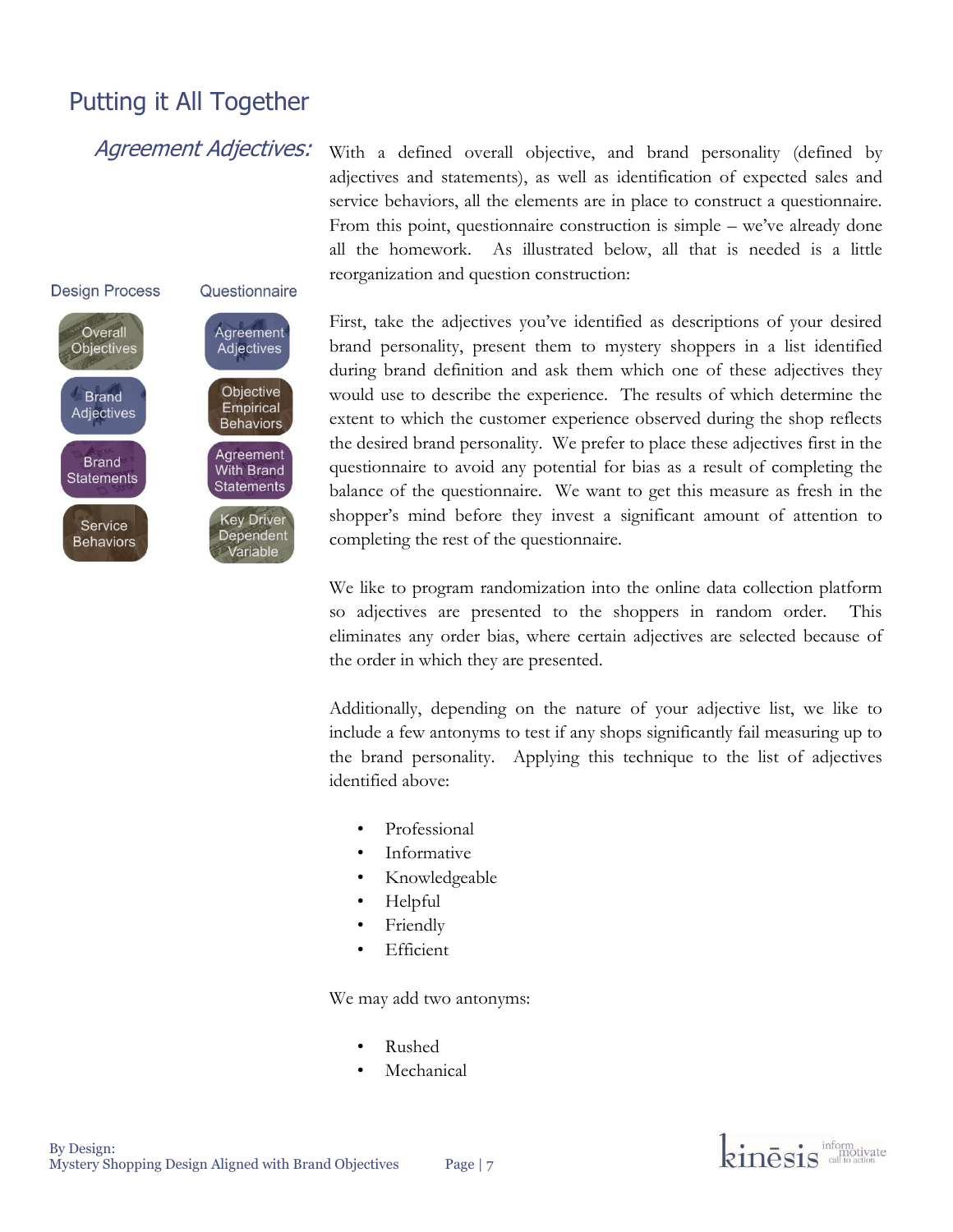Objective Empirical Behaviors: Behavioral measurement is the core of a best in class mystery shop program. Once the sales and service behaviors have been identified, writing the questionnaire is easy. Simply take the expected sales and service behaviors identified in the behavioral definition process and write a question for each behavior. **Specific** 

> There are a couple of rules to follow. Make sure each behavioral question is specific, objective, empirical and binary (answered with a "yes" or "no", was the behavior present, "yes" or "no"). Objectivity is key. We do not want the shopper's feeling or opinion here. Rather, we just want the shopper to observe if the behavior was present or not. Avoid compound questions, questions where we are measuring two behaviors at once. Each behavior should have its' own question. **Objective** Empirical **Binary**

Agreement with Brand Personality Statements:

Now, it is time to use the brand personality statements. For each of the brand statements, we want to ask the shoppers' the extent to which they agree with the statement using an agreement scale. Using our previous example of the following four brand statements:

- We are dependable.
- We are accurate.
- We provide prompt service.
- We are willing to help customers.
- We have our customers' best interests in mind.

We can insert each statement into an agreement question constructed something like this:

To what extent do you agree with the following statement:

"During this shop, the employees I interacted with were willing to help customers."

5 = Strongly Agree 4 3  $\overline{2}$  $1 =$  Strongly Disagree

These subjective rating scales determine the extent to which impressions of the customer experience are aligned with the brand personality statements.



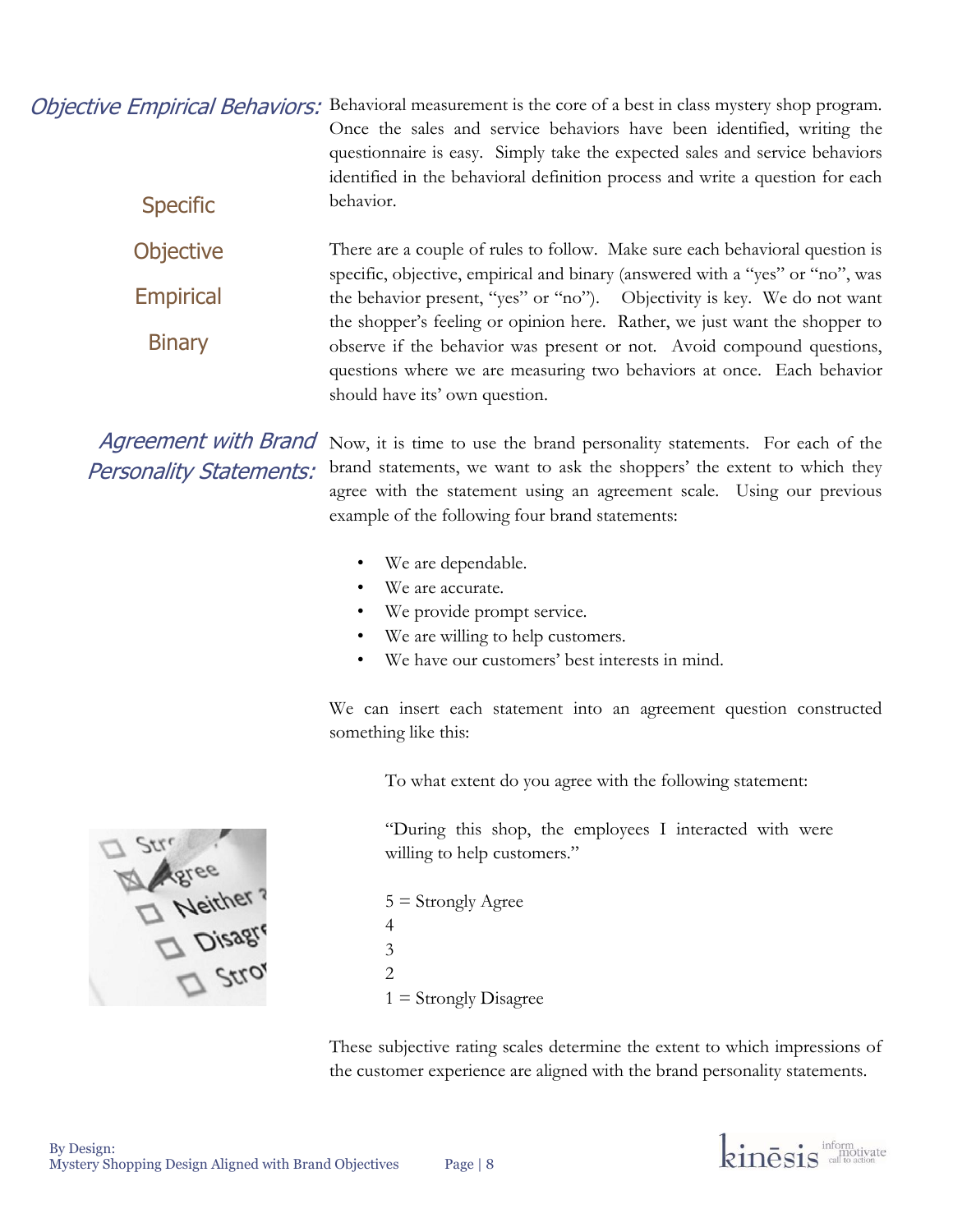### Research without call to action may be interesting but not very informative. One of the benefits of this questionnaire design process is that it anticipates the analysis. An analytical framework designed to indentify service attributes and behaviors with the highest potential for ROI in terms of driving your overall customer experience objectives is built into the questionnaire design. Key Driver and Gap Analysis

This analytical framework starts with Key Driver Analysis to determine the strength of the relationship of service behaviors to your overall customer experience objective. This is a measure of the importance of each behavior. Those with the strongest relationship to the overall customer experience objective are identified as key drivers of the overall objective. Key Driver Analysis:

> Going back to our example, where the overall customer experience objective is purchase intent, Key Driver Analysis is a fairly simple process of determining the strength of the relationship of each service attribute and behavior measured to the purchase intent rating (the dependent variable). The strength of this relationship is a measure of the importance of each behavior or attribute in terms of driving purchase intent. It provides a basis from which to make informed decisions as to which behaviors or attributes deserve more investment in terms of training, incentives, and rewards.

> Staying with our example, identifying the key drivers of purchase intent is important, but it doesn't get our research to the end goal of providing an informed basis from which to make decisions about investments in the customer experience.

Gap Analysis: The next step, Gap Analysis, will use this measure of importance, overlay it with the performance of each attribute identifying those service behaviors and attributes with the highest potential for return on investment.



Gap Analysis plots the importance of each behavior relative to its performance on a 2-dimensional quadrant chart, where one axis is the importance of the behavior and the other is the frequency with which it is observed – its performance.

Behaviors with above average importance and below average performance are the "high potential" behaviors. These behaviors have the highest potential for ROI in terms of driving the overall customer experience objective – purchase intent. These high potential behaviors are behaviors to prioritize investments in training, incentives and rewards. These are the